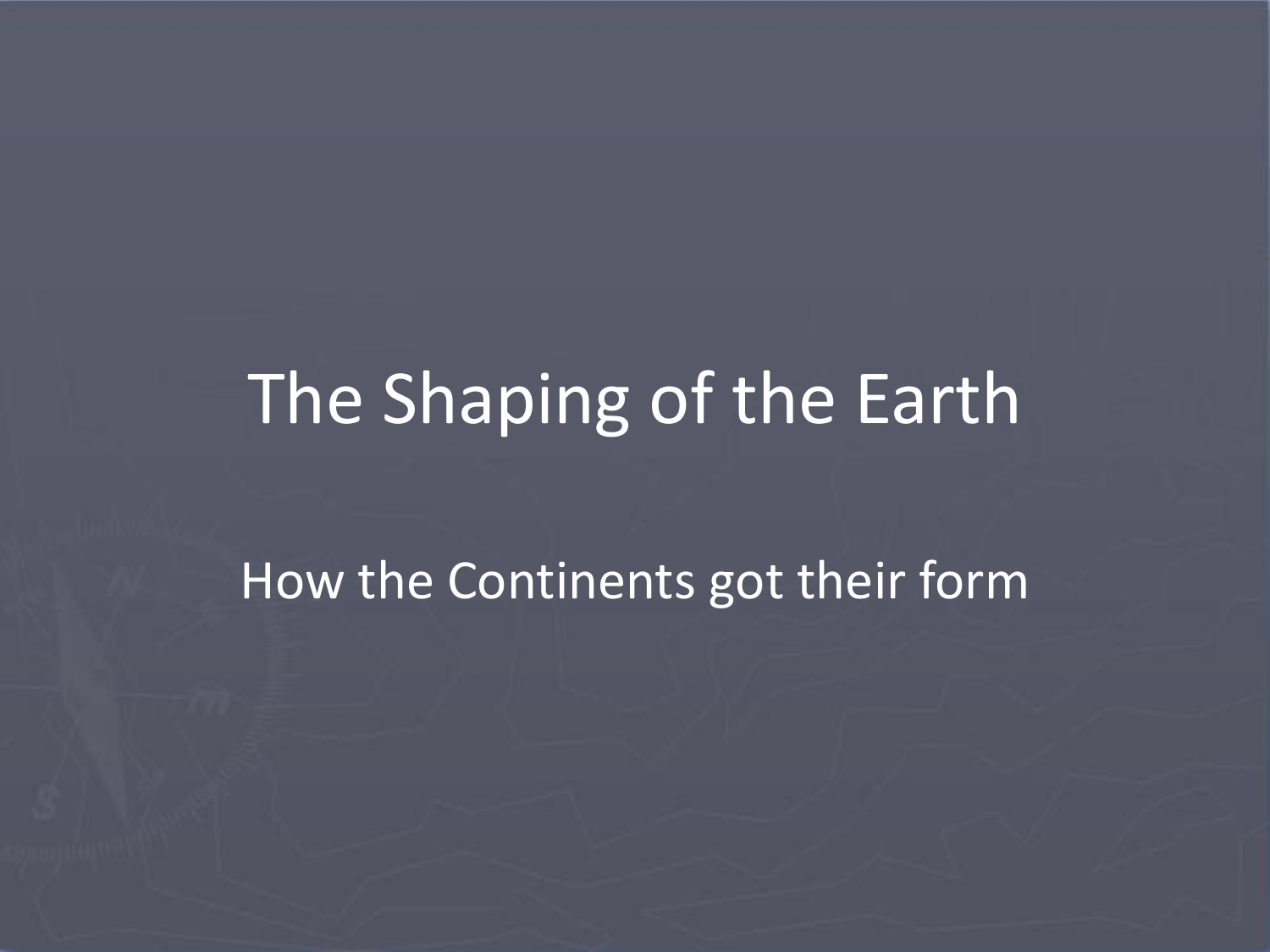## The Earth's Layers

- Core Dense Iron and Nickel. Their spinning (opposite directions) causes earth's magnetism
- Mantle Solid matter, makes up about 80% of Earth's volume
- Crust Solid Shell, varies is size from 6-30 km thick

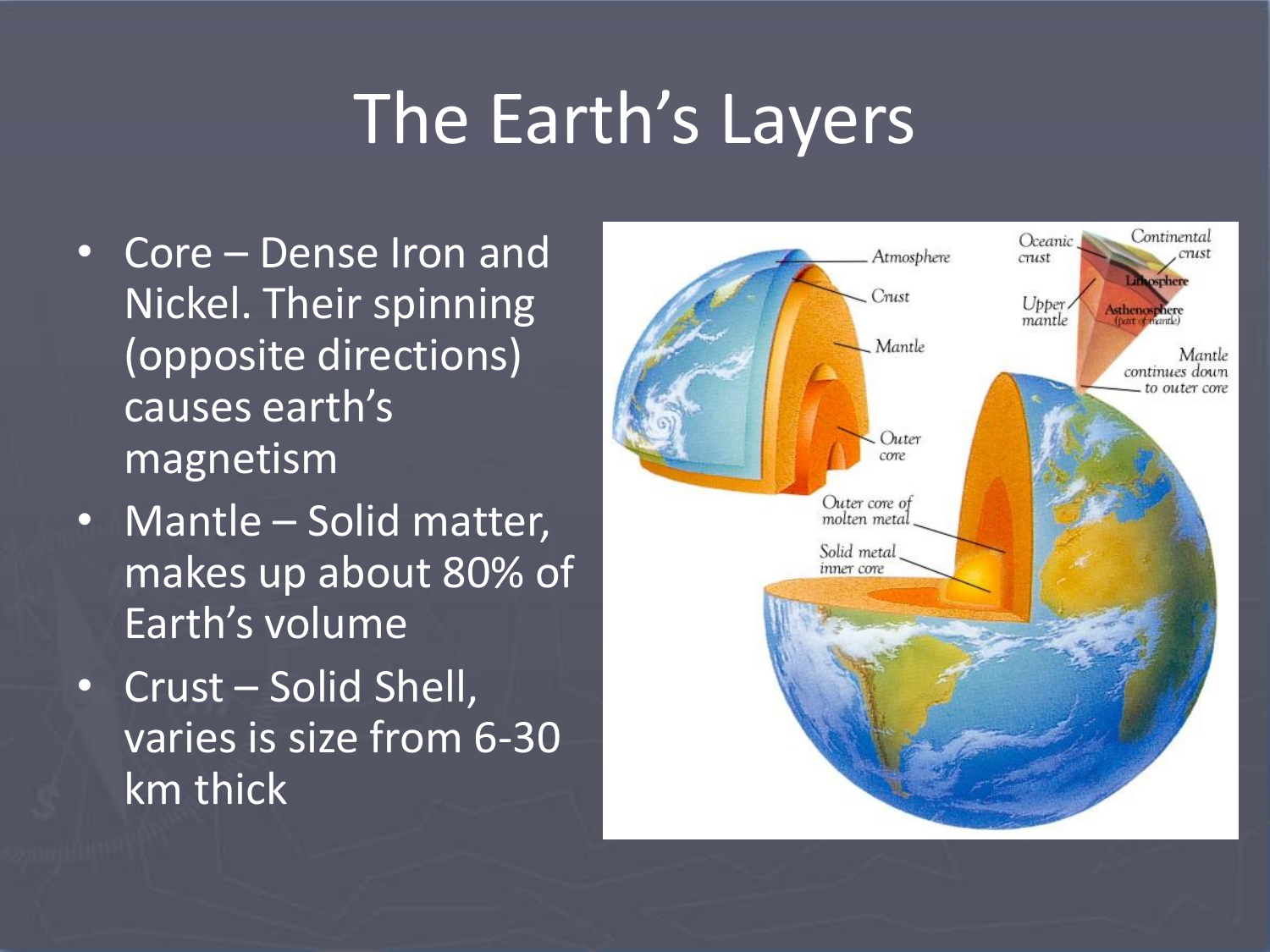#### Plate Tectonics

- The earth's crust is broken up into smaller "plates" that move and shift.
	- Oceanic Plates Thinner and hold the major oceans
	- Continental Plates Thicker and consist mostly of the land above water

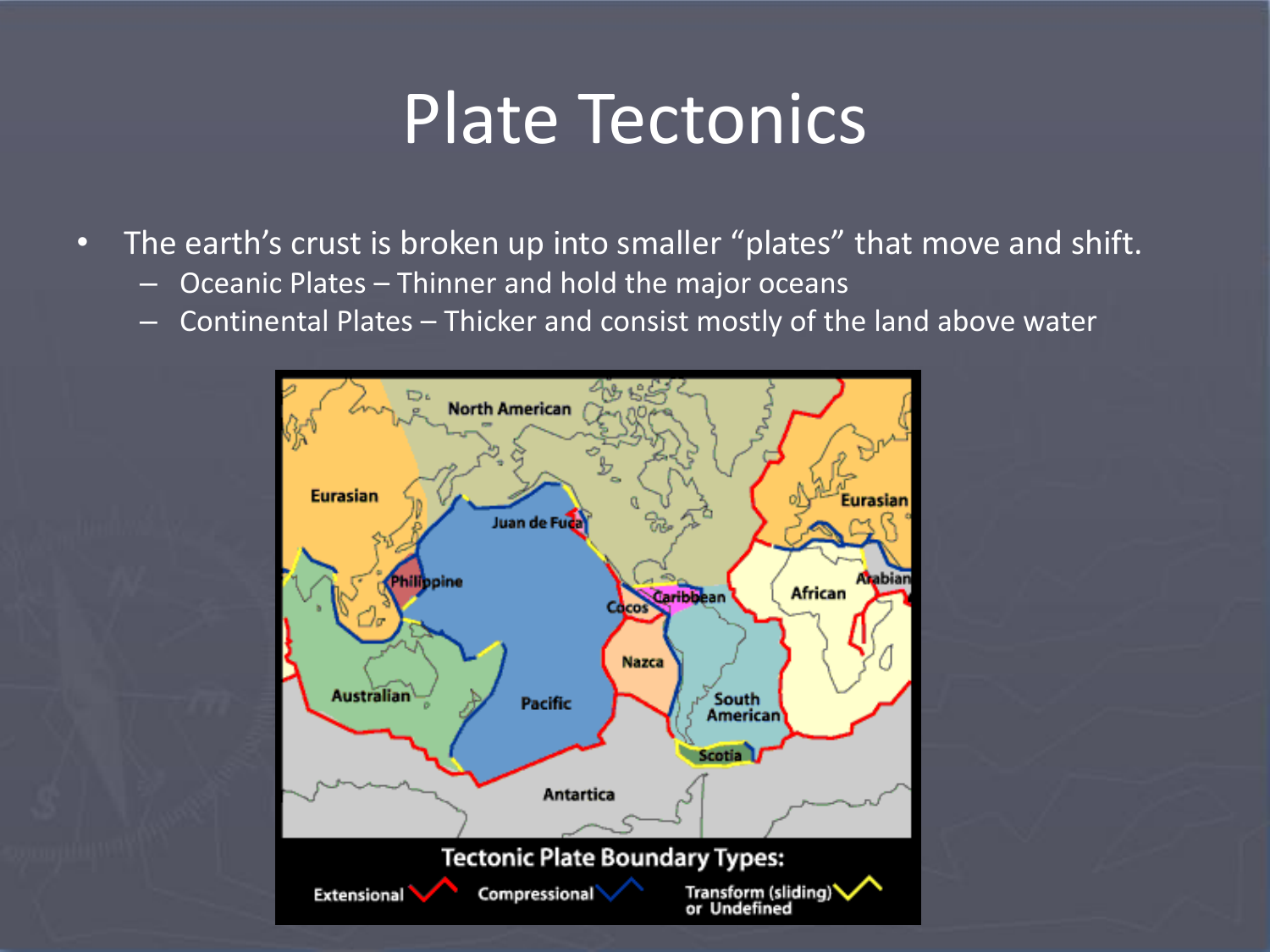#### How the Plates Move

- Heat and molten rock move to the surface from the core, here they are forced along the bottom of the crust and move the plate tectonics.
	- Average 2-10cm a year

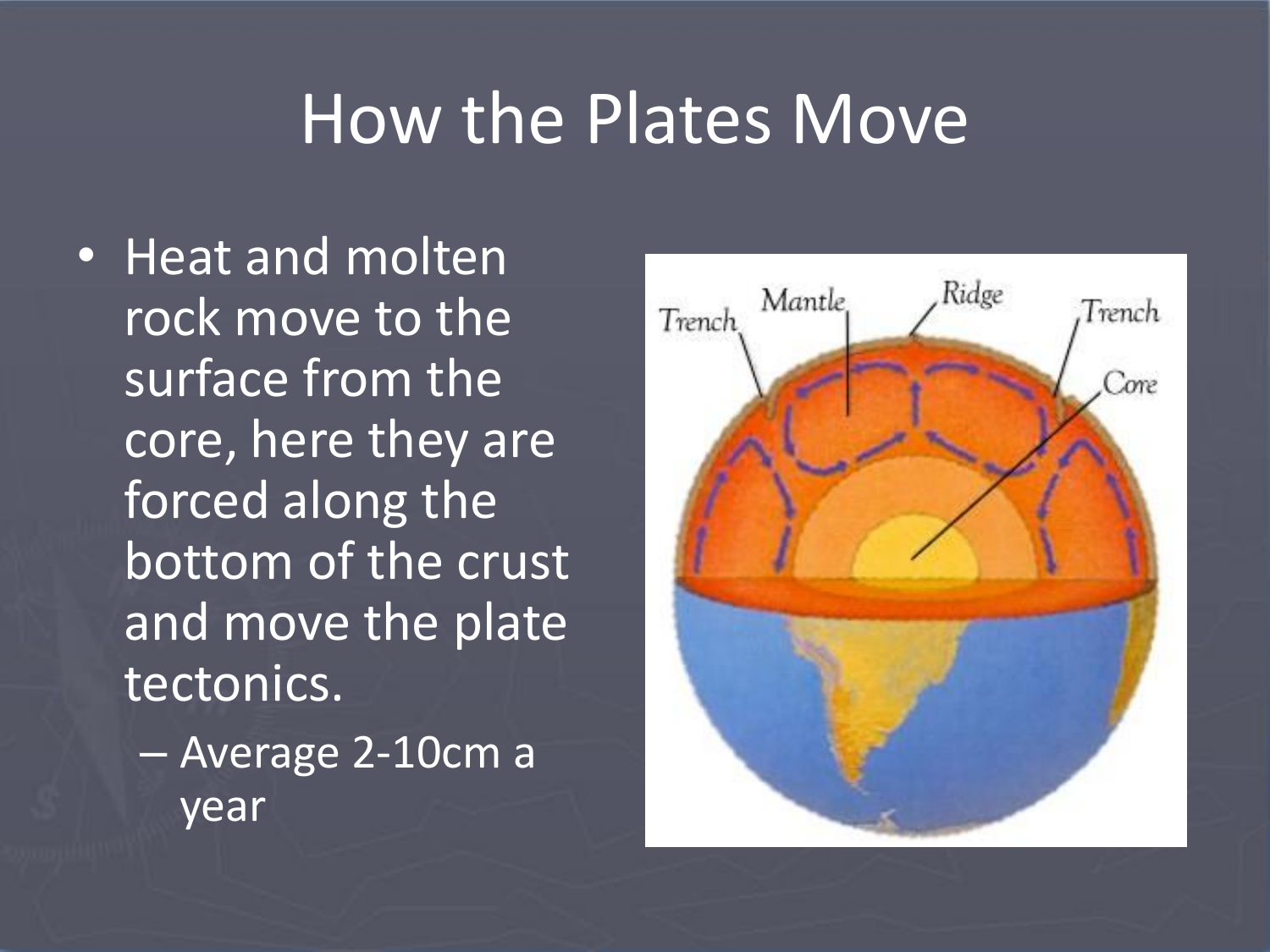## Continental Drift Theory

- Theory that all continents used to be connected, but have drifted apart from each other
- With the growth of underwater technology scientists could detect underwater features (Mountains, trenches)
- Rock in underwater trenches much newer than continental rock





PERMIAN 225 million years ago

TRIASSIC 200 million years ago





IURASSIC, 150 million yasıs ago

**CIMETA CEOUS** ã5 million years ago



PRESENT DAY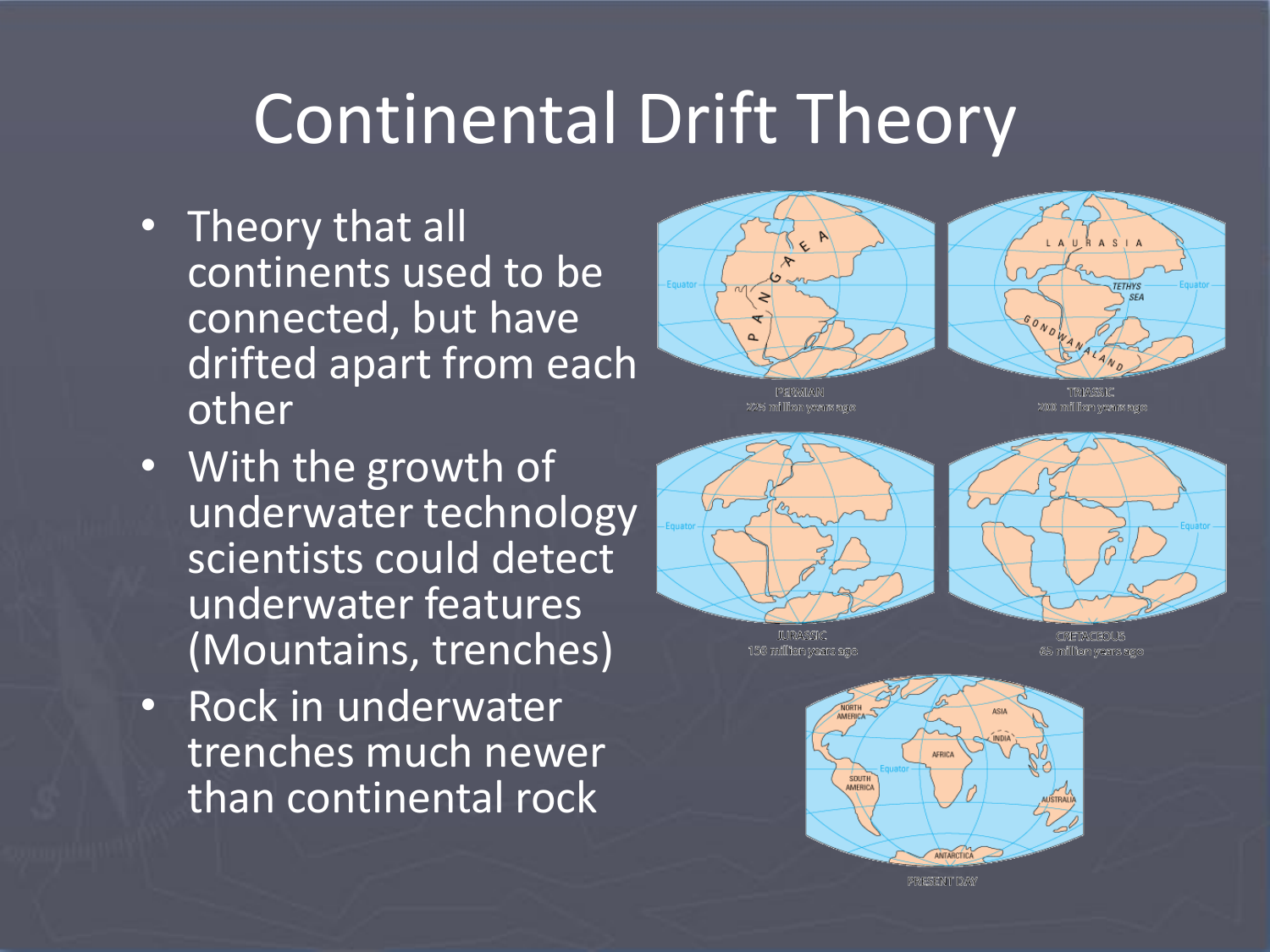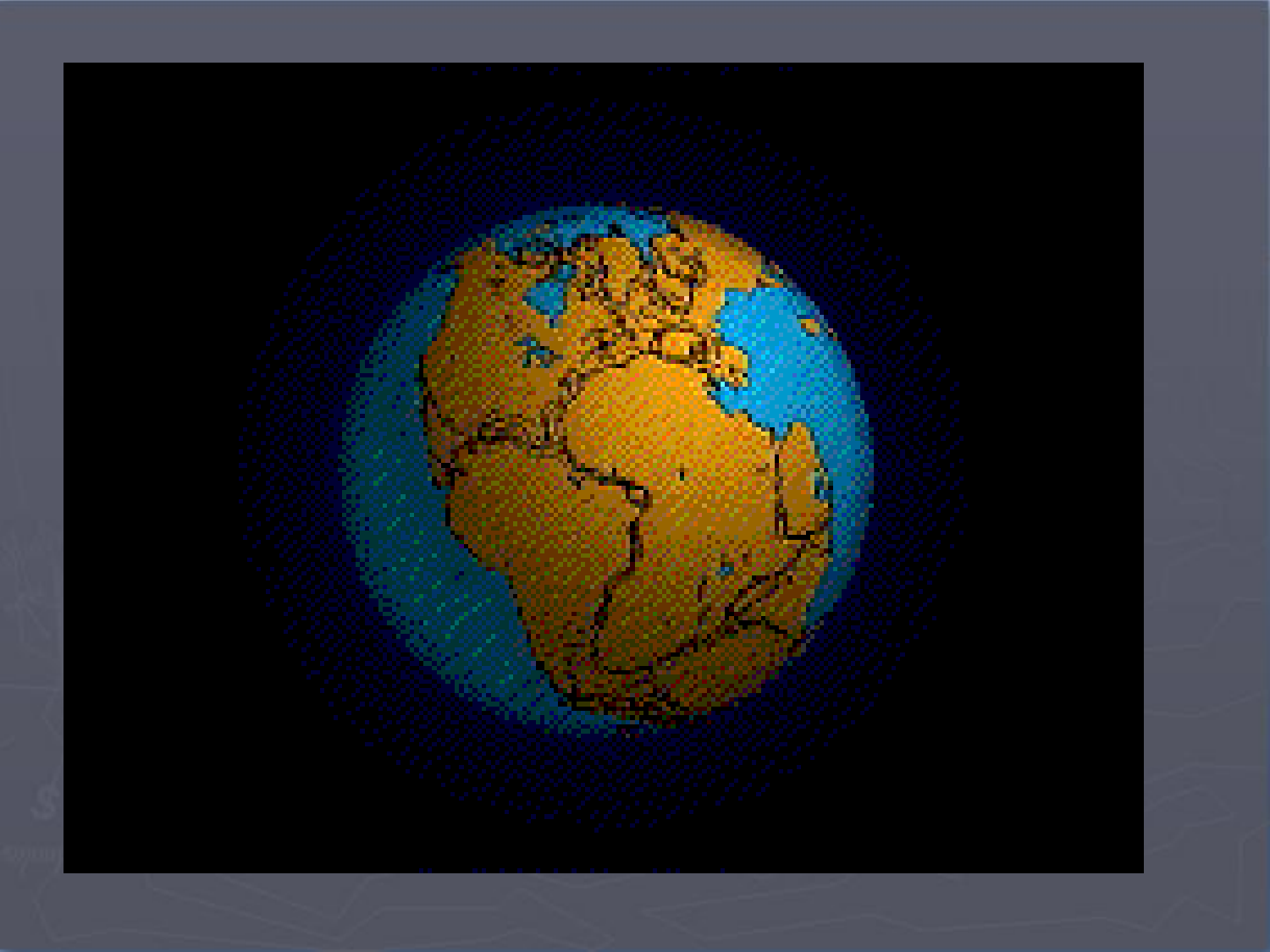#### When Plates Collide



Aftermath of an earthquake in Japan, 2004 Photograph by Kimimasa Mayama/Reuters

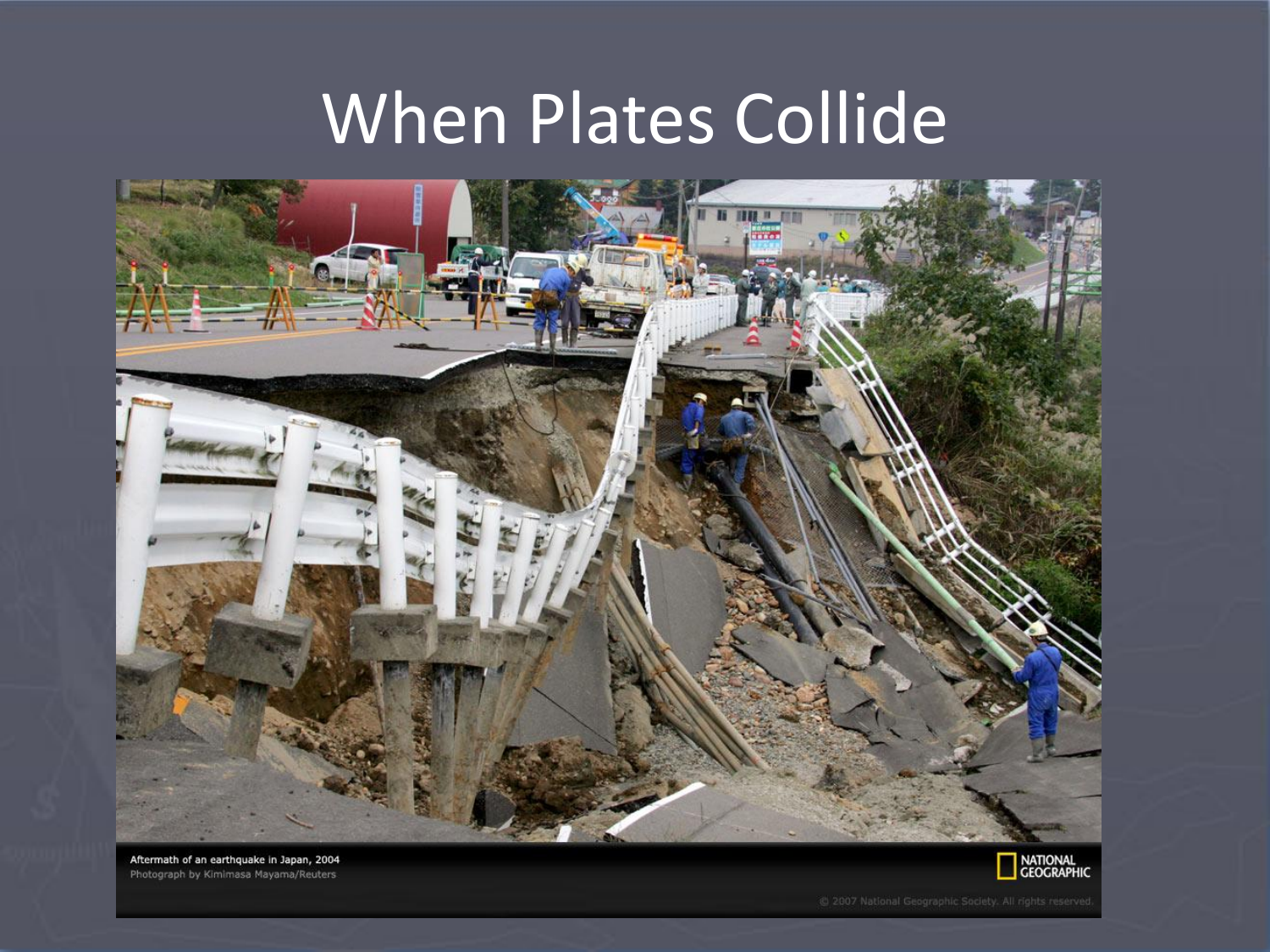## Convergent Boundaries

- Two plates collide head to head, forcing on down and one up
	- Results in Ocean trenches, mountain formation, and volcanoes

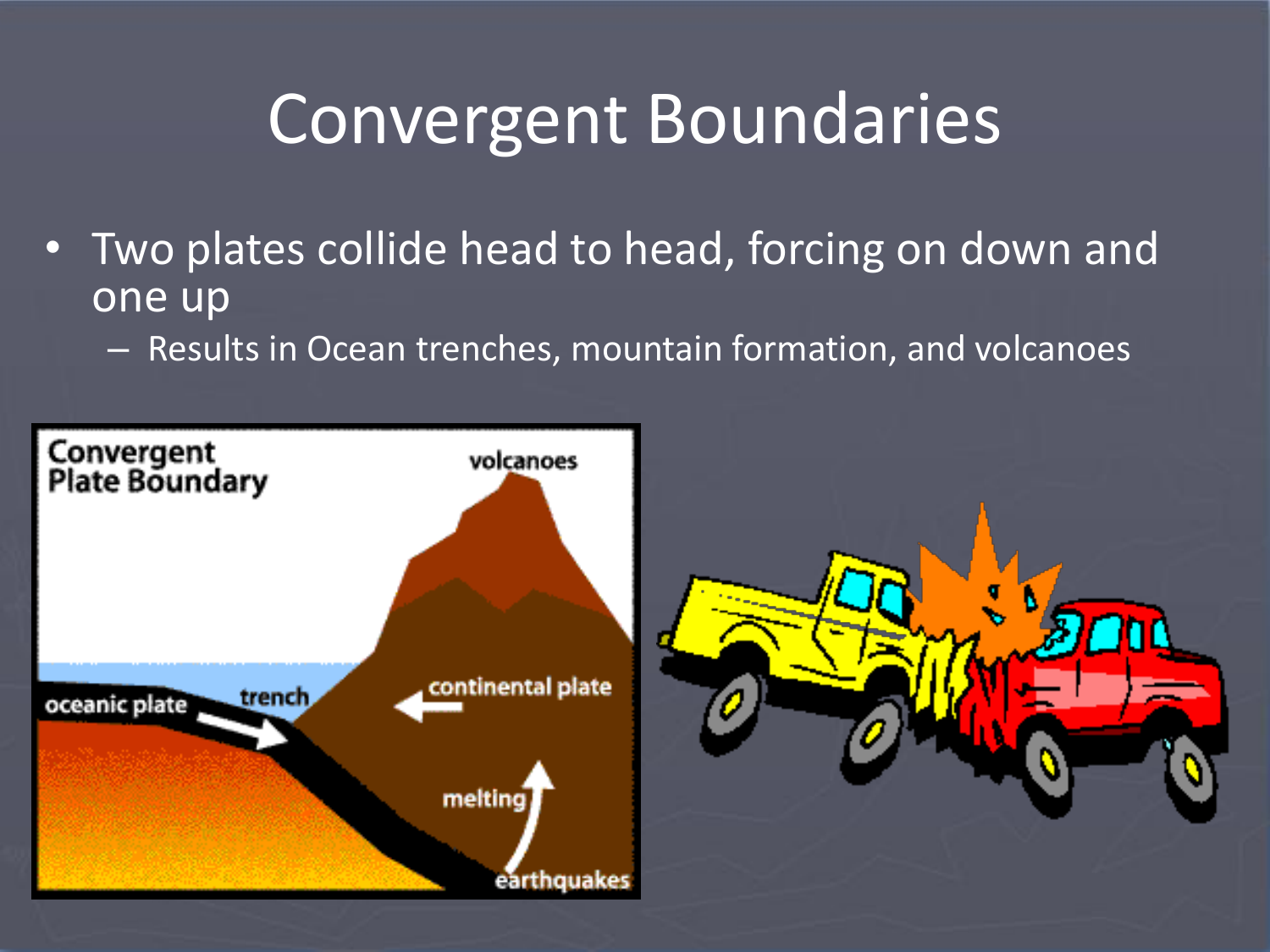#### Divergent Plate Boundary

• Two plates pulling away from each other forming a massive trench where magma seeps up to create new rock

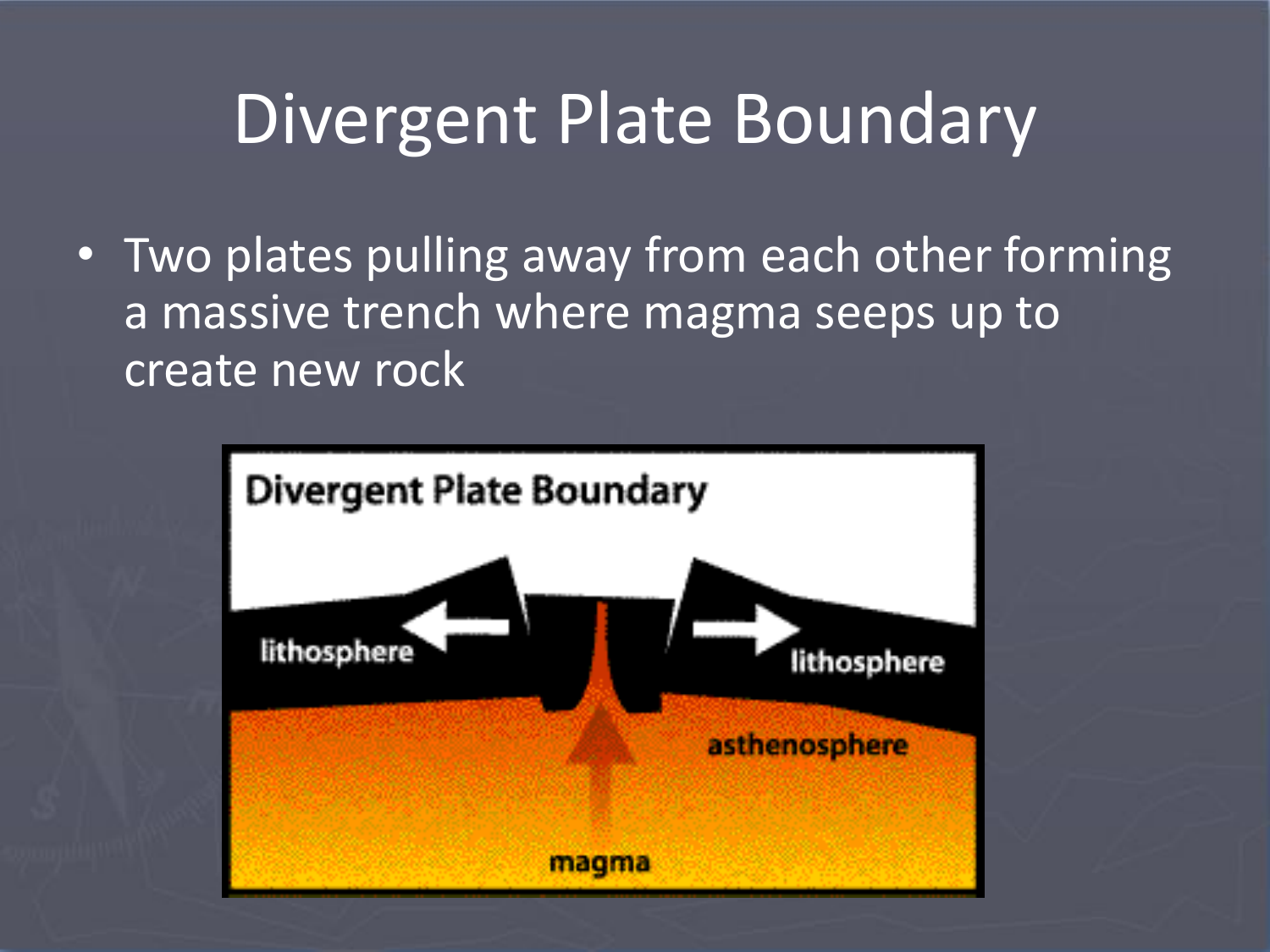## Transform Boundary

• Results when two plates move past each other. Rubbing against each other and causing earthquakes

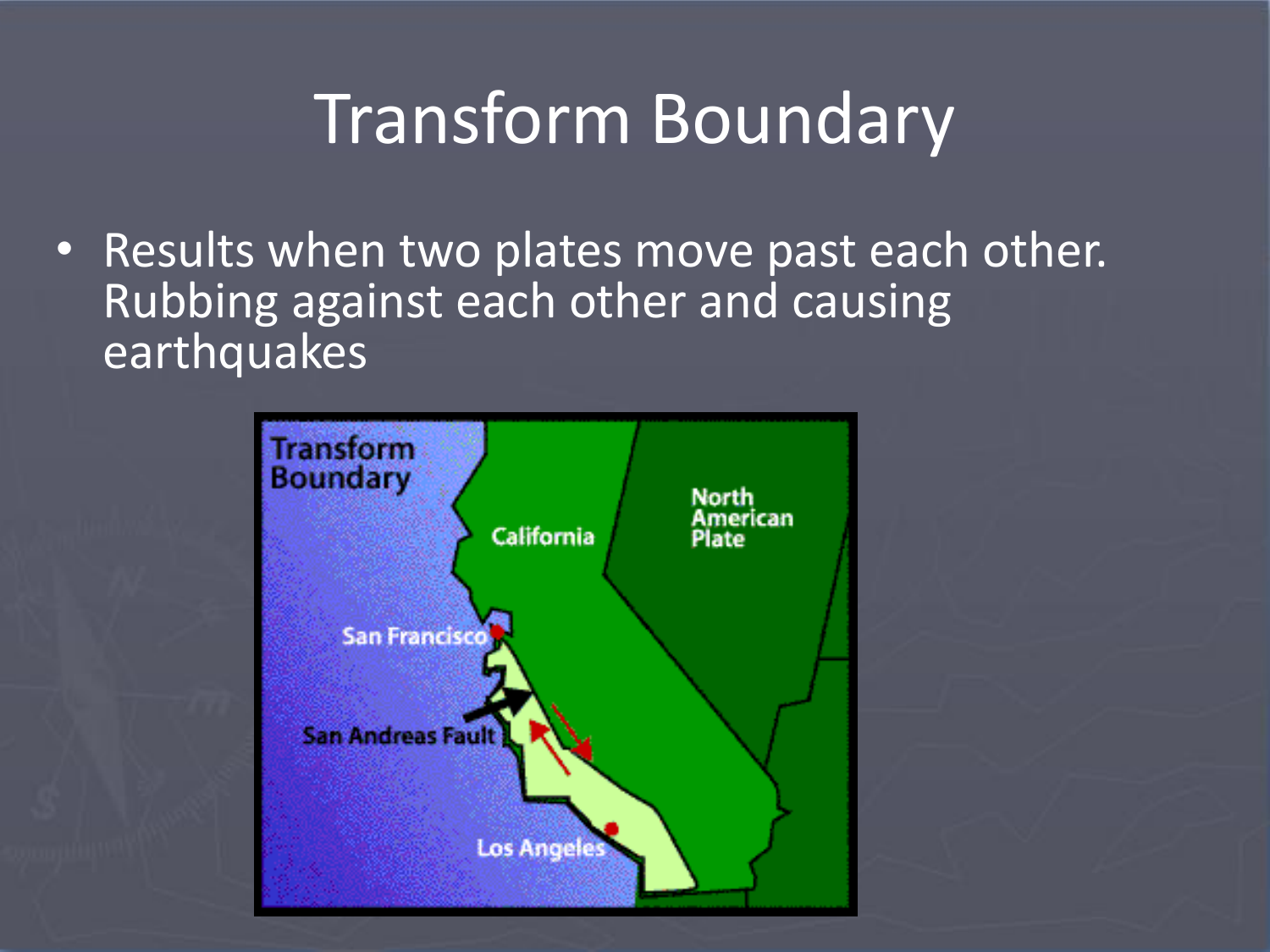### Earthquakes

- Result from any of the three plate movements.
	- Above ground can tear apart land and destroy cities



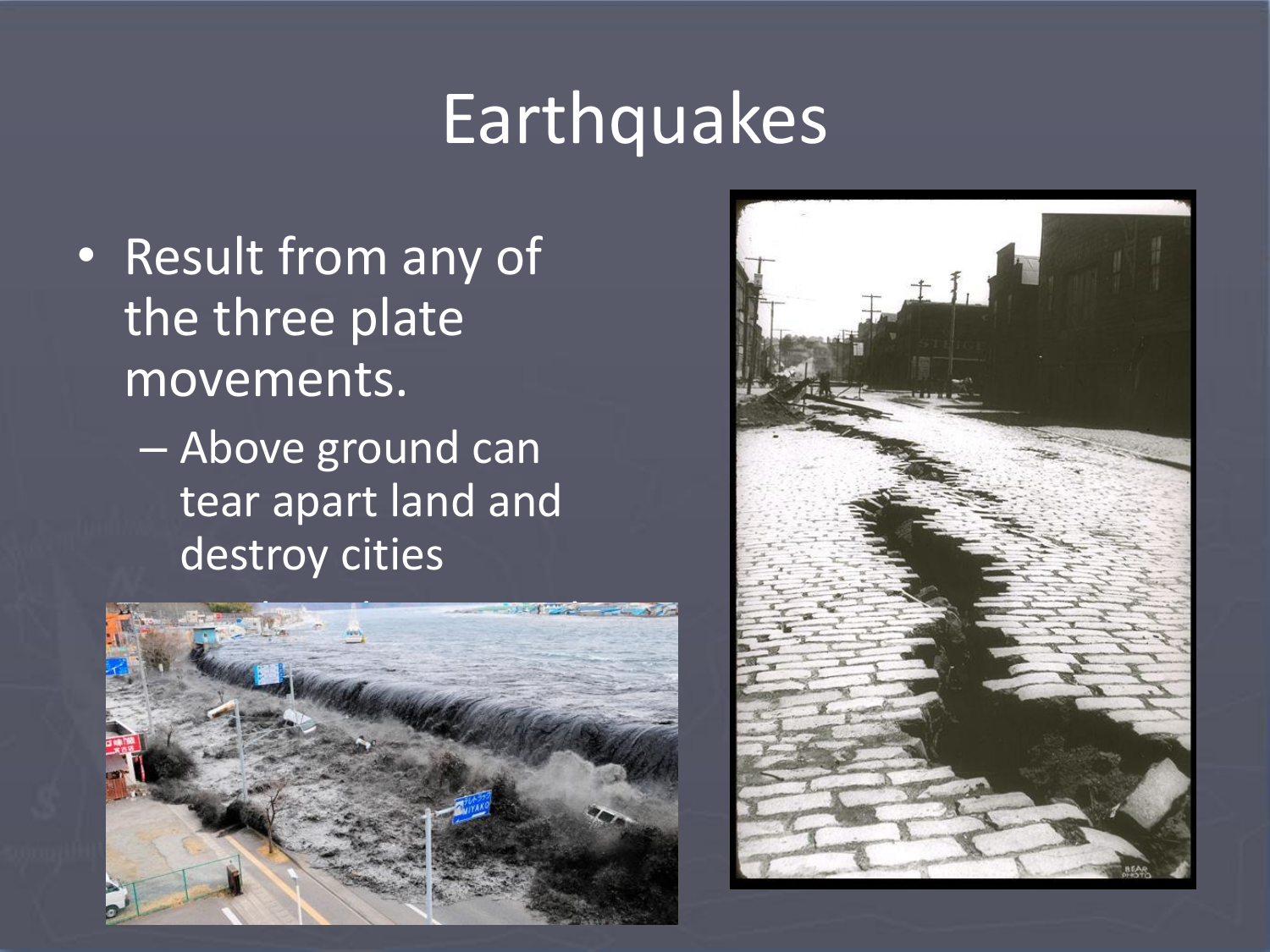### Volcanoes

- Formed when molten rock (Magma) is forced to the surface.
- Pressure causes lava to erupt
- Lava eventually cools to form new rock.